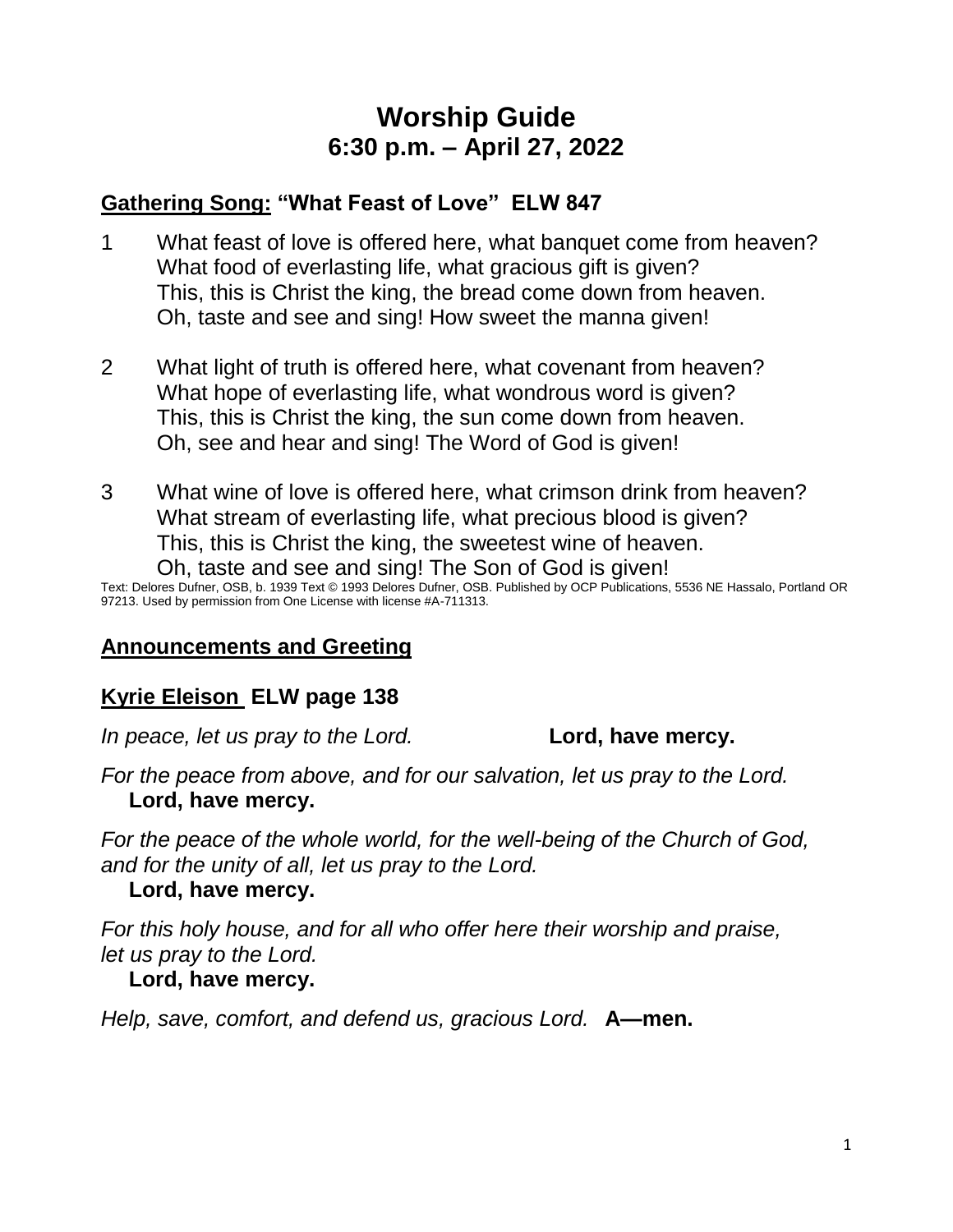**Prayer of the Day –** Gracious God, we come to your table trusting that you are with us. May we see in this sacrament your gift of forgiveness and your overflowing mercy through Jesus Christ our Savior. Amen

### **Welcoming the Word of God "Alleluia" ELW page 142**

Alleluia. Lord, to whom shall we go?

You have the words of eternal life.

#### Alleluia. Alleluia.

All liturgical texts and liturgical music under copyright to or administered by Augsburg Fortress. Used by permission of Augsburg Fortress. License # SAS207124.

### **Reading from – Luke 24:13-35**

A Reading from Luke chapter 24 … Word of God, word of life. **Thanks be to God.**

### **Sermon – Pastor Kristi Weber**

### **Hymn: "As the Grains of Wheat" ELW 465**

#### *Refrain*

As the grains of wheat once scattered on the hill were gathered into one to become our bread; so may all your people from all the ends of earth be gathered into one in you.

- 1 As this cup of blessing is shared within our midst, may we share the presence of your love. *Refrain*
- 2 Let this be a foretaste of all that is to come when all creation shares this feast with you. *Refrain*

Text: Didache, 2nd cent.; Marty Haugen, b. 1950 Text © 1990 GIA Publications, Inc., 7404 S. Mason Ave., Chicago, IL 60638. www.giamusic.com. 800.442.3358. All rights reserved. Used by permission from One License with license #A-711313.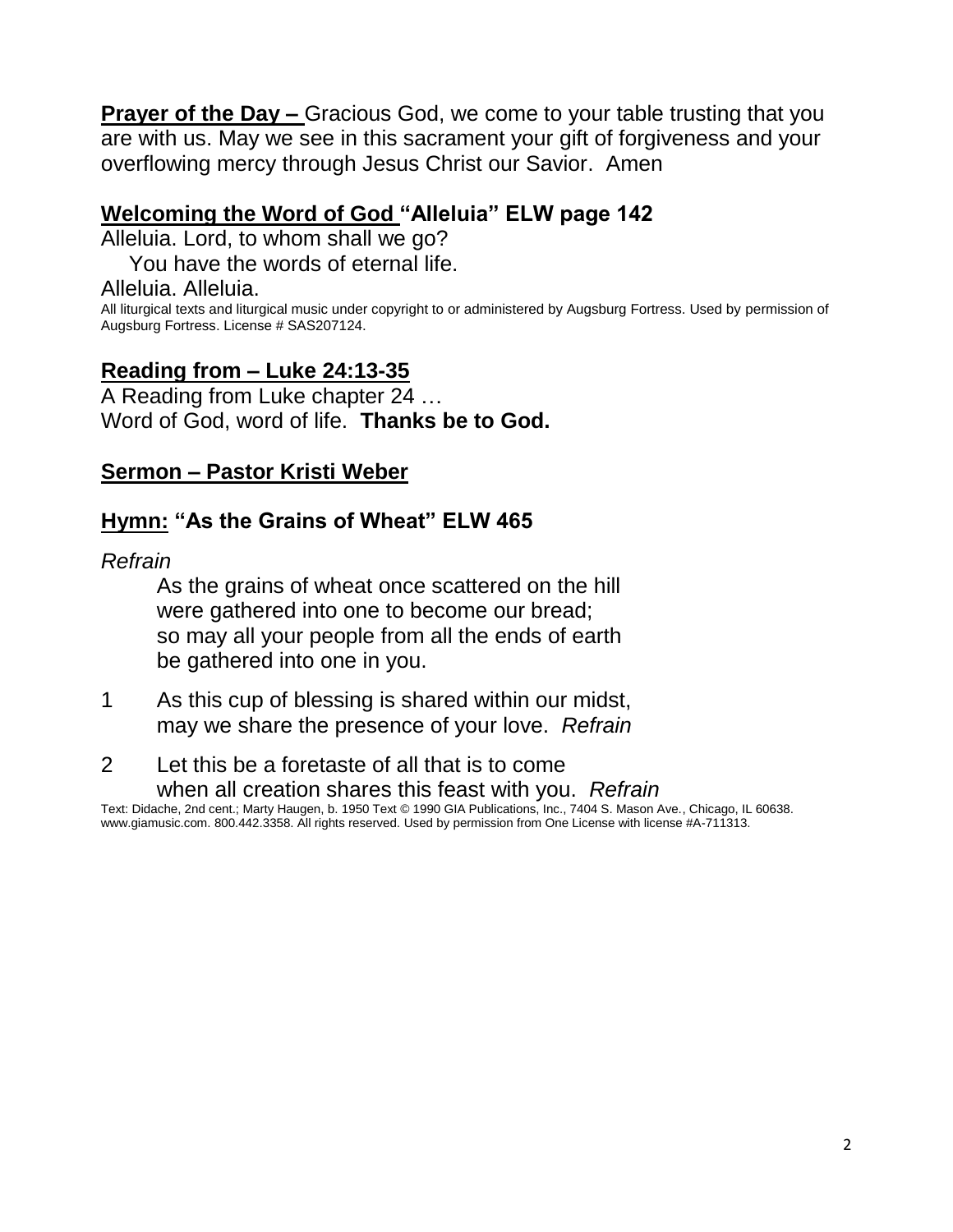## **Apostles' Creed:**

I believe in God, the Father almighty, creator of heaven and earth.

I believe in Jesus Christ,

God's only Son, our Lord, Who was conceived by the Holy Spirit, Born of the Virgin Mary, Suffered under Pontius Pilate, Was crucified, died, and was buried; He descended to the dead. On the third day he rose again; He ascended into heaven, He is seated at the right hand of the Father, And he will come to judge the living and the dead.

I believe in the Holy Spirit,

The holy catholic church, The communion of saints, The forgiveness of sins, The resurrection of the body, And the life everlasting. Amen

All liturgical texts and liturgical music under copyright to or administered by Augsburg Fortress. Used by permission of Augsburg Fortress. License # SAS207124.

### **Prayers of Intercession**

Lord in your mercy **Hear our prayer**

### **Offering Prayer**

God of love, you call us beloved children and welcome us to your table. Receive our lives and the gifts we offer. Abide with us and send us in service to a suffering world; for the sake of your beloved Child, Jesus Christ. **Amen.**

### **The Great Thanksgiving ELW page 144**

The Lord be with you. **And also with you.** Lift up your hearts. **We lift them to the Lord.** Let us give thanks to the Lord our God. **It is right to give our thanks and praise.**

It is indeed right… and join their unending hymn:

# **HOLY, HOLY, HOLY ELW page 144**

Holy, holy, holy Lord, God of pow'r and might, heaven and earth are full of your glory. Hosanna. Hosanna. Hosanna in the highest. Blessed is he who comes in the name of the Lord. Hosanna in the highest. All liturgical texts and liturgical music under copyright to or administered by Augsburg Fortress. Used by permission of Augsburg Fortress. License # SAS207124.

### **Eucharistic Prayer (page 111) and Words of Institution**